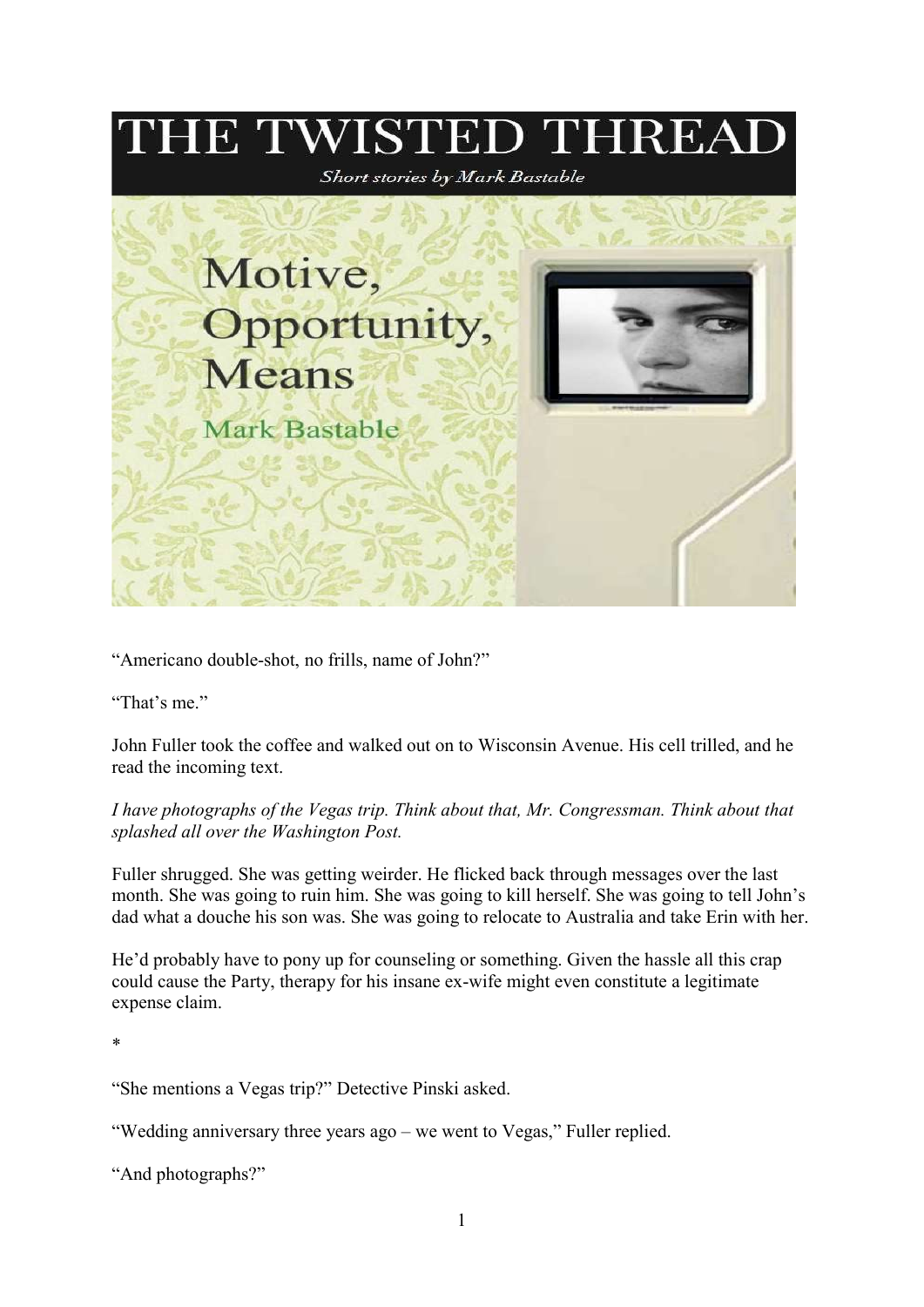"Beats me. I spent all my time at the craps tables."

"You play high stakes?"

"I like risk. It's in my nature."

"So what did you think when you read that text?"

Fuller shook his head. "Detective, you have to understand that Alison has a very, umm, unique view of events. You might want to bear than in mind during your investigation."

\*

John Fuller walked up the front path of what used to be his house. Technically, it still was. He put the key in the door and sighed when it didn't open. She'd bolted it from the inside. He turned and mimed a 'what can you do?' shrug to Laura, who was watching from the car. Then he pressed the button on the intercom and looked up at the camera.

The speaker crackled. "Oh, it's you."

"Of course. Is Erin ready?"

"Not yet. You'll have to come in. I'll get the door."

In the kitchen, Fuller poured himself a coffee uninvited, simply to make the point that he could.

"Just one time," he said, "you'd think that she'd be ready when I got here."

"Maybe she's not sure you're going to show," Alison said.

"Oh, get real. When have I ever not shown up for her?"

"Her hirth"

"You have to go back twelve years to find one? That's a stretch."

He almost added, "And, by the way, I'm not responsible for lightning storms over JFK," but that was the first line of a three-act argument they'd played out too many times before.

Alison rinsed out the empty coffee pot. "She hasn't eaten. Again."

"We'll grab a burger on the drive to my dad's."

"Oh, right. So your whore gets to meet your dad now?"

Rather than say something incendiary that would set off a series of explosions, Fuller took a swig of coffee.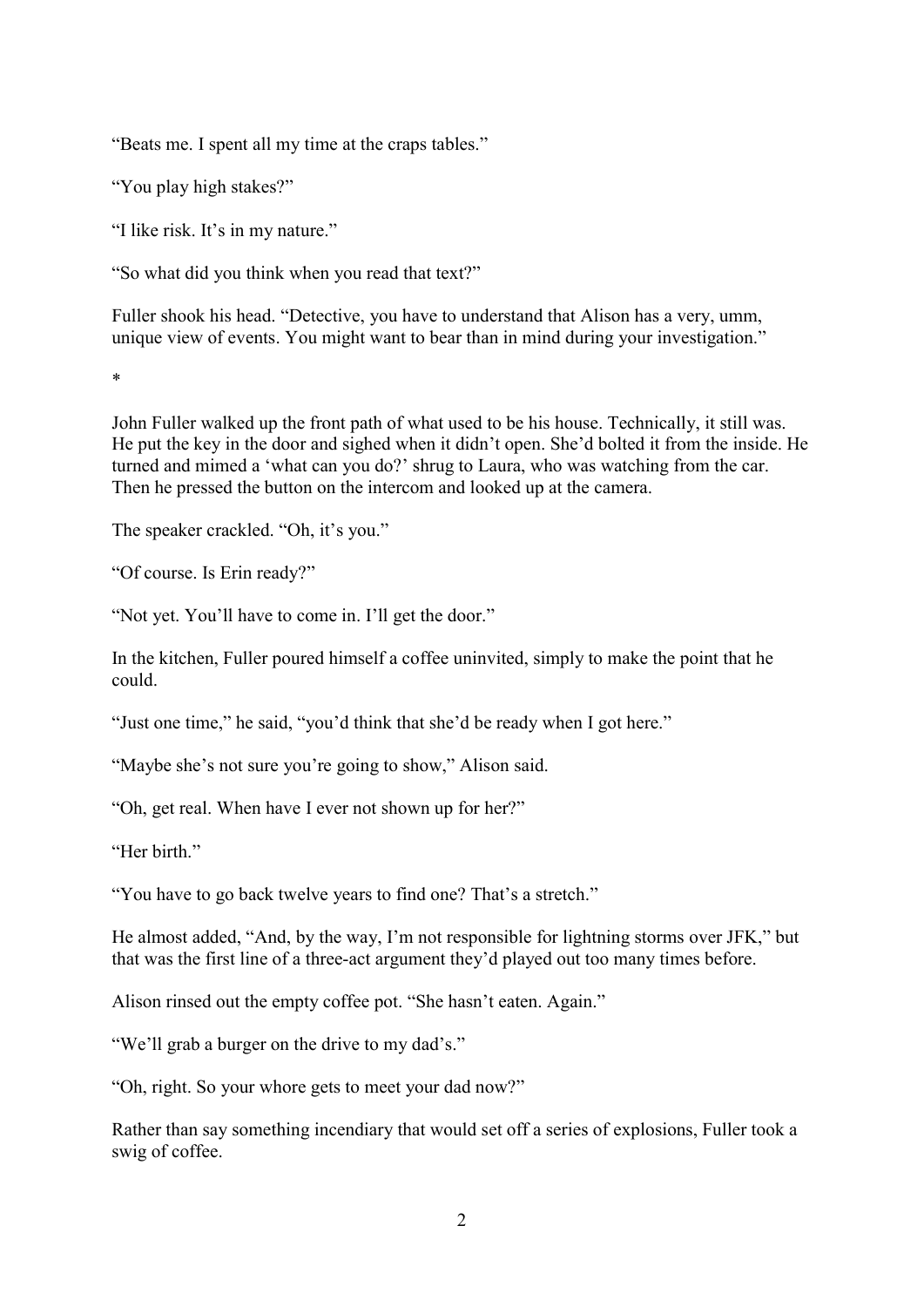Alison opened the fridge. "Anyway, I don't want Erin eating fast food crap. Can you make her a sandwich for the car? I'll go hurry her up."

"Sure. You have cold cuts?"

Alison put some ham on the counter, and a tomato.

"She'll complain about the tomato, but don't let her ditch it."

Making the sandwich, Fuller realized that there were things in this house that he missed. The knives, for instance. He liked to cook, and he'd spent a small fortune on a top-quality set of Swedish knives. But you can't take that stuff with you. It looks petty. You have to just walk away.

\*

In the interview room, Fuller leaned back in his chair, and gazed around. He had to stay calm. It wouldn't help to get snarky with the investigating officer.

"Sure my fingerprints were on the knife," he said. "My fingerprints are all over the house. My fingerprints are probably on  $-1$  don't know  $-$  the blender and the egg-whisk."

Detective Pinski nodded. "And if the victim had been beaten to death with the egg-whisk, we'd certainly have the forensic team check that," he said.

\*

Alison Fuller didn't go to the front door to wave her daughter goodbye. That would look like she was waving to all three of them – John, Erin and the slut Laura. She wasn't about to do that. She kissed Erin at the bottom of the stairs, told her to be good and then hung back as John ushered the kid out into the sunshine.

Alison closed the door and bolted it. She opened the control panel for the intercom and turned it off. Then she went to the kitchen. She pulled on one yellow latex glove. With her fingertips, she picked up John's beloved chef's knife by its tomato-stained blade.

She put the knife in a Tupperware box. Then she walked to the control panel and turned the intercom back on. She pressed the button marked 'Manual Set' and flicked the camera switch to 'Active'.

\*

"Pretty messy separation, huh?" Pinski asked.

"Are there tidy ones?"

"You left her for your secretary, right?"

"You don't need me to confirm that, do you?" John said. "It was all over the media." He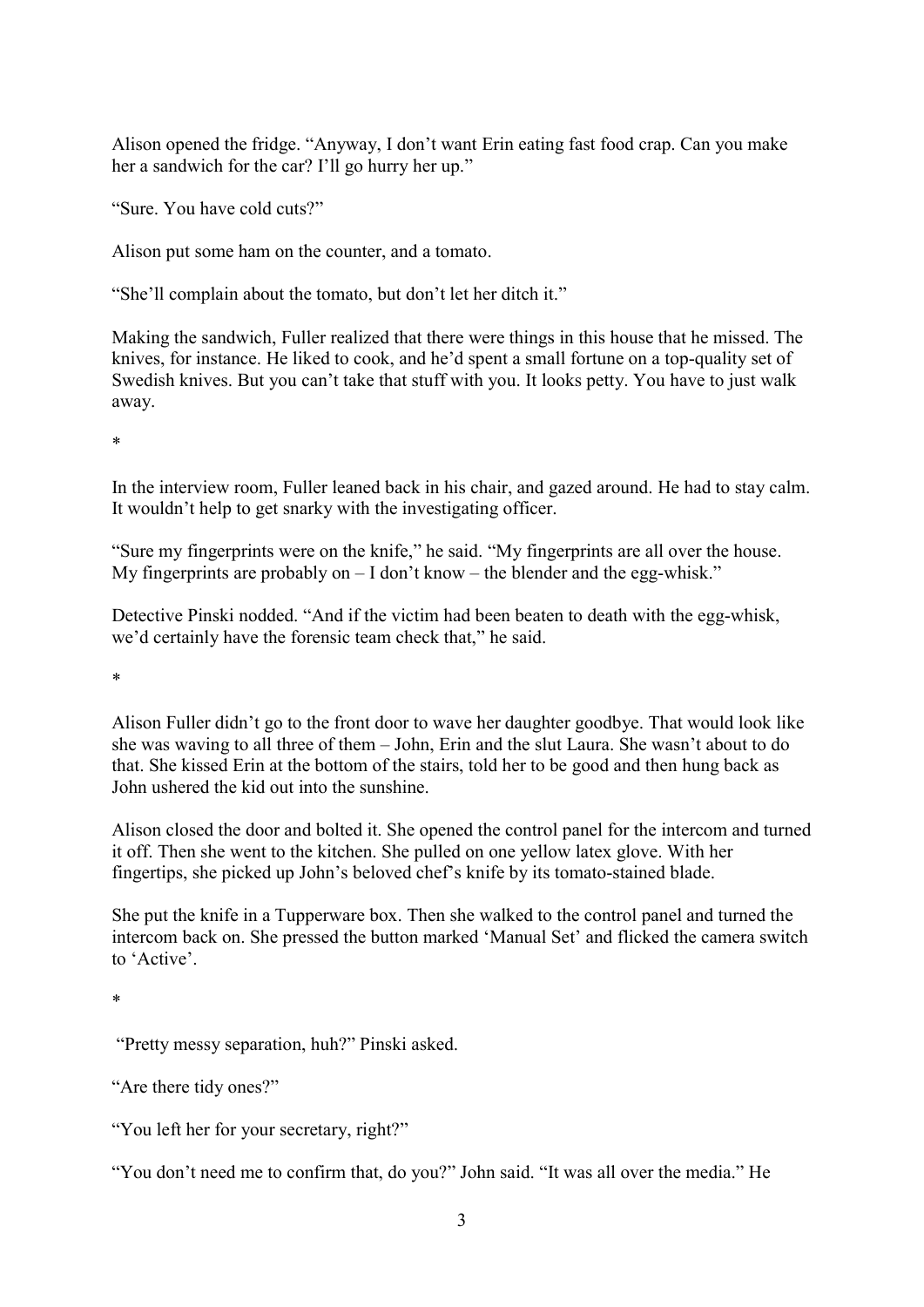picked up the mug of coffee from the bare table in front of him. "How's Erin taking this? She okay?"

"She's as well as can be expected under the circumstances, Congressman," the police officer assured him.

\*

"We made good time," John said on Sunday, as Laura slid the car into a spot outside Departures. "I have a couple of hours to kill now. We could have stayed for breakfast with my dad."

"By the time you've stood in line, checked in, gotten through security, it's not that much leeway," Laura said. "You cut everything too fine. Why risk it?"

"It's in my nature. But at least I have time for a drink." Fuller opened the door and walked around to the trunk. Erin turned to smile at him from the backseat as Laura got out of the driver's side.

"Does Alison know it's me dropping Erin off tonight?"

"Yeah. I said you'd be over around eight. Don't worry – you don't have to stay and chat. Just wave Erin in from the street."

Laura grinned. "I wasn't planning on inviting myself in for cocktails and gossip." She touched her fingers to her lips, and then to his. "You be good in Miami, mister."

Erin's head emerged from the side window of the Dodge. "You can whatsapp me, okay?"

Fuller wagged a finger. "I never again want to hear you use that as a verb. See you next weekend, baby."

As he joined the line for security check, his phone trilled the arrival of a text.

We need to talk. Talk now. About Erin. It has to be now. This won't wait. You need to come to the house. It's about Erin, not us.

"For Christ's sake," Fuller muttered.

The hell with that. Whatever drama Alison had cooked up would certainly keep until after his trip. But – wait – Laura was going to drop Erin off. And Laura didn't need to be dragged into some batshit scene with Alison. Especially with Erin there too.

Fuller dialed the house. The machine kicked in.

"I know you're there, Ali. Pick up." He waited. "Pick up." He checked his watch, and grimaced. "Dammit, Alison – I'll be there in half an hour. But we have fifteen minutes, tops – you understand? I have to make this flight."

He strode towards the exit, hoping to God there was a taxi right there and ready to roll.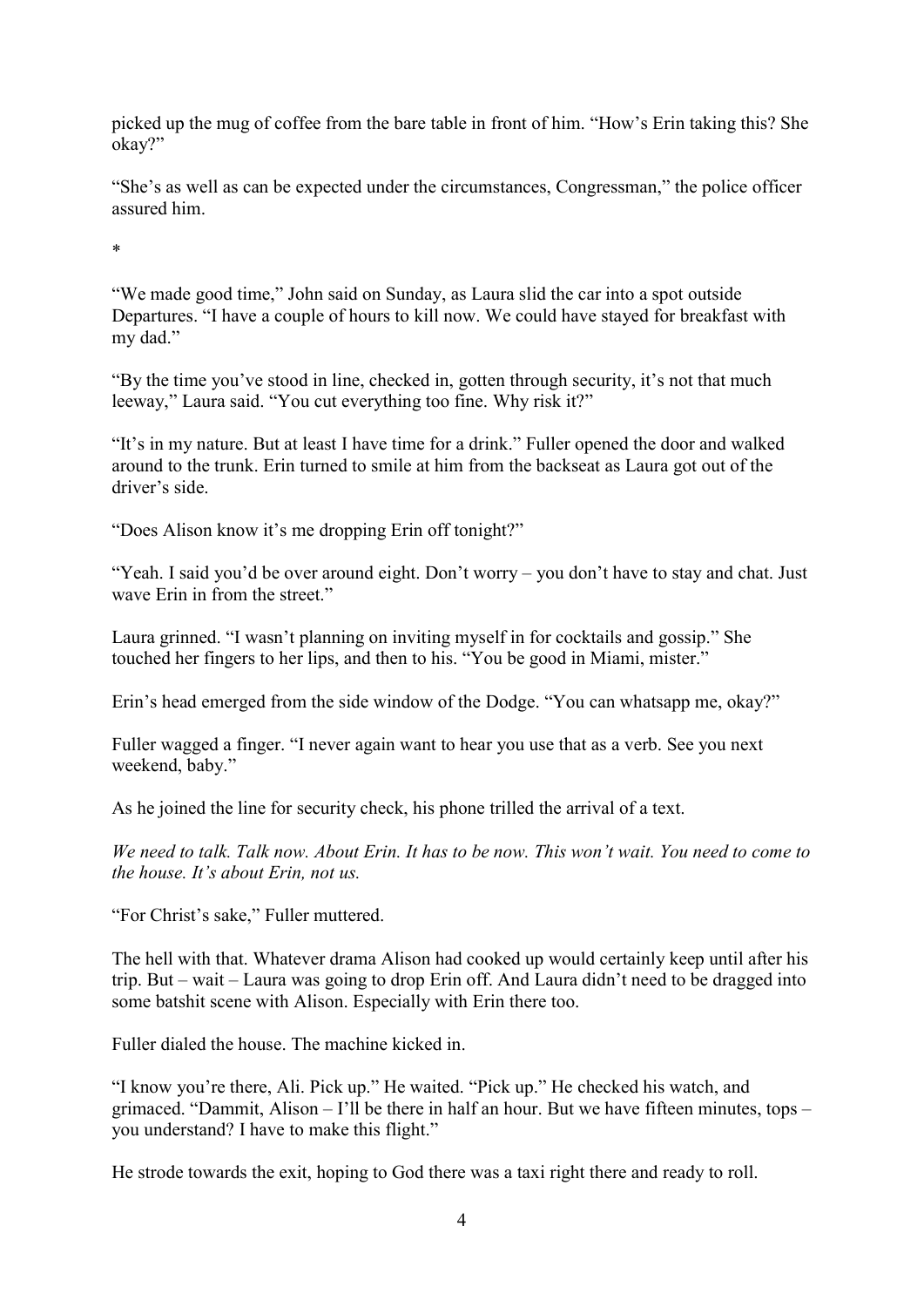Alison listened to the message. He was coming. She knew he would. He'd do anything for Erin. For Erin, sure. If he'd had a message saying that Alison was dying in an alley, he'd put it on hold till after a ball-game or a cook-out. But 'Erin' – that was a magic word.

In the living room, Alison took the knife from the Tupperware, and she wedged it carefully into the slightly-open drawer of the dresser, at about stomach-height, angled upwards.

She pulled down all the blinds, and then tipped over the armchair. She flipped the coffee table, spilling a vase of freesias across the carpet.

She went upstairs and came back holding a gift-box and a small handgun. She unbolted the front door, then turned and fired two shots across the hall into the far wall. She wrapped the gun in a paisley silk square. She opened the gift-box and took out a framed photograph of Erin, John and herself, smiling, with the Disney castle in the background. She put the wrapped gun in the box and put the box on the hall table. She stood the photo on top, and she leaned against it a card bordered with glittery stars and, in dayglow pink, the words

To John, Open Me! Good memories! xxx

\*

\*

"Yes, it's my gun. You know that. But I haven't seen the damn thing in years."

"The prints were fresh, Congressman."

"Well, it was in a box with my name on it. All wrapped up. You unwrap something like that, it just naturally falls into your hand."

"You're talking about the box containing the photograph?"

"No, the photograph was on top of the box, not in it."

"Right – the gun was in the box. But not the photo that's exactly the right size for the box."

"Yes. Yes."

"Why did you open it? I mean, your wife sends you a crazy text. You're under time pressure. You stop to open a gift in the hall?"

"I wanted to figure out what she was doing, where her mind was at. You have no idea how insane she could be."

"Must have driven you crazy."

"Oh, yeah."

"I can smell alcohol. Have you been drinking?"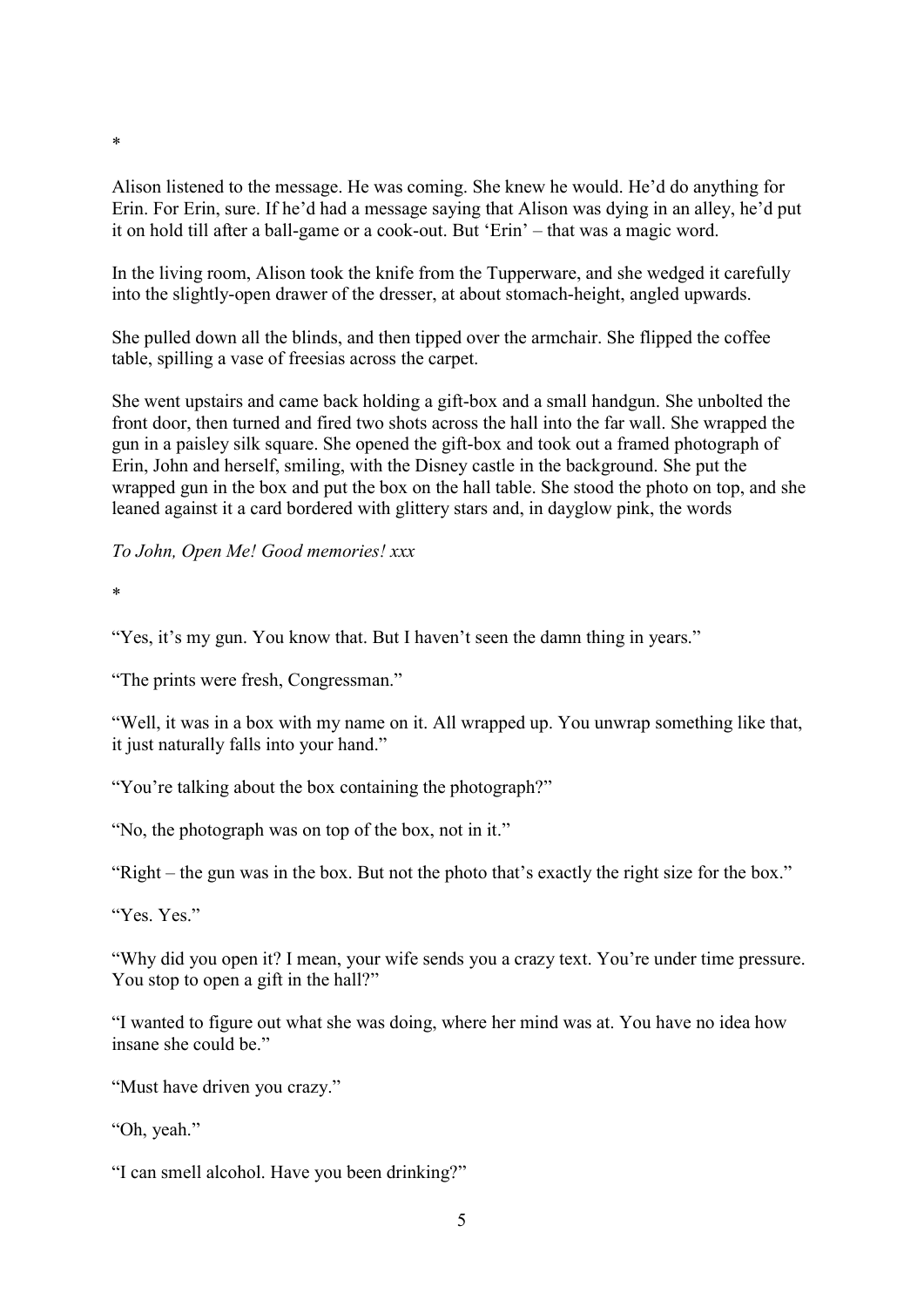"Sure. I had a two, three shots of Glenmorangie before I checked in. Don't make a big deal of it. I've had enough of that over the last twenty years."

"Congressman, I am in no position to criticize a man for liking good Scotch."

\*

Closing the door between the living room and the hallway, Alison walked over to the dresser. The entry would have to be just right. Up from underneath, at an acute angle. And deep. There would only be one thrust, and it had to do the job.

She stood there by the bureau for twenty minutes, breathing steadily, the tip of the knife tickling her stomach through her blouse. In her right hand she held the phone. With her left, she was pulling the window-blind back a fraction, watching for the taxi.

And there it was. Alison dialed 911, gave her address in a panicky voice, then cut the call. She threw the phone across the room onto the couch.

She'd hear the police coming, and she'd see them arrive. She figured she had maybe five or six minutes to tell John a few uncomfortable truths about himself. If the conversation lasted even that long.

\*

"What time did you get to the house?"

"I don't know. A little after four."

"And you got no reply on the intercom?"

"No. But I have a key. I waited a while, and then opened the front door."

"And you left the door open."

"Did I? Does it matter?"

"If you'd premeditated, you'd've closed the door. Your attorney will probably use that as plea-bargaining chip."

Fuller rubbed his eyes with his fingertips. "Oh, that's a great help," he said, deadpan. "I appreciate it."

"And then what?"

"I walked inside and saw the box."

"Which you opened, and found the gun. But you didn't fire it, right?"

"No. She must have done that."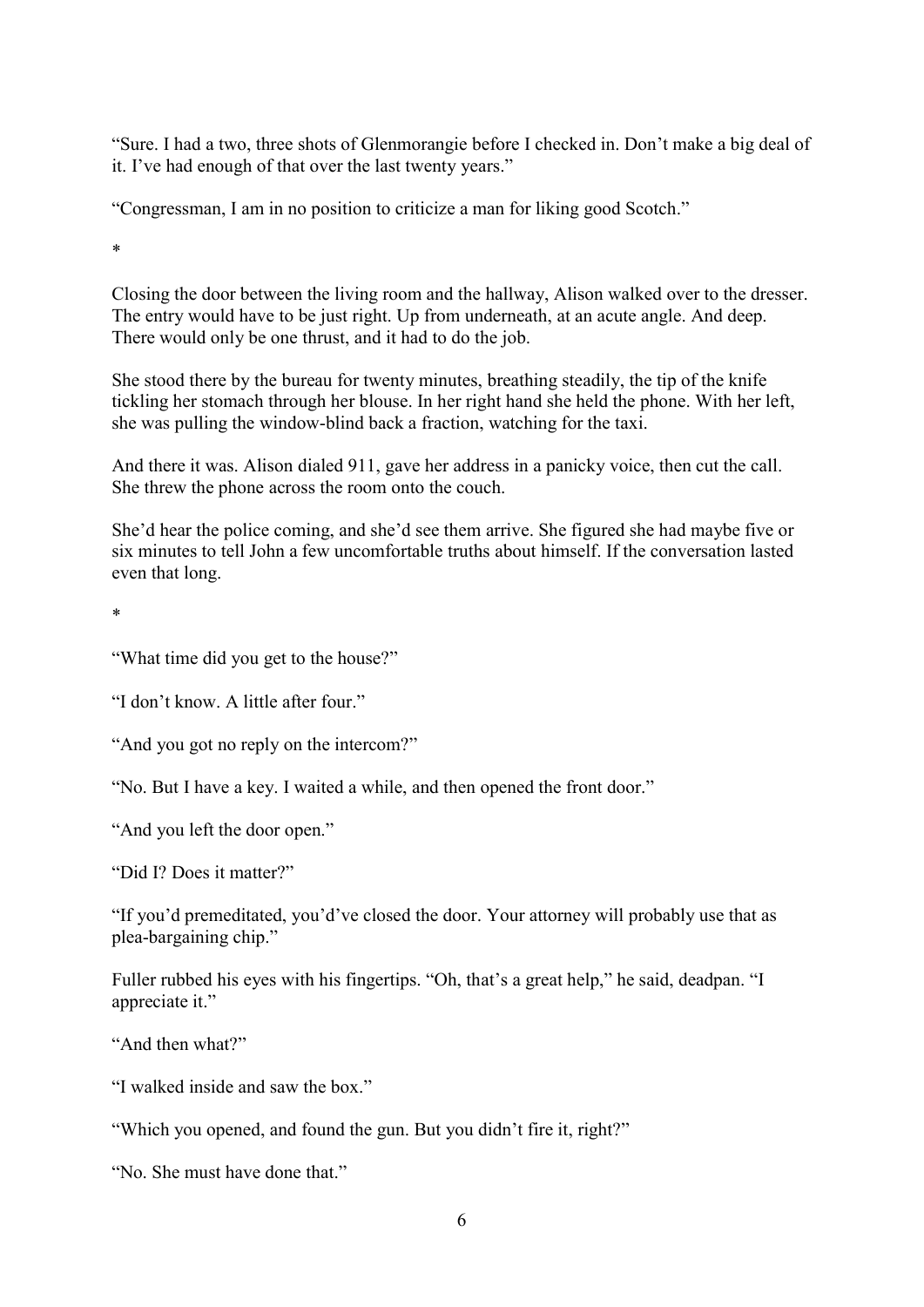"She shot two bullets into the wall before you got there?"

"Right. She must have. And then I walked into the living room."

"Still holding the gun?"

"I really don't remember."

"And where's Alison?"

"She's standing by the dresser with the tip of the knife pressed against her belly."

"Did she say anything?"

Fuller laughed. "Oh, she said plenty. She could have gone on for hours. But when you guys pulled up, lights flashing and sirens wailing, she had to cut it short."

"Nice choice of words."

Fuller slumped a little in the chair, gazing at his hands. "She lunged onto the knife, stepped back, closed the drawer, and staggered towards me. I froze. She grabbed me, and then slid down. I was trying to hold her up, I guess, but I went down on my knees beside her. And then your guys came in."

Pinski steepled his fingers and pinched the end of his nose. "Congressman, there are not twelve adults in the whole metropolitan area who're going to believe that."

"I'm aware that it seems far-fetched. She planned it that way."

"Do you remember what you said when the officers came in?"

"I have no clue."

"You said, 'Fellas, this is not what it looks like.'"

Fuller sighed. "Jesus, did I? That does sound pretty feeble." He looked straight at Pinski. "So what should I have said?"

\*

"What we got?" the DA asked, opening the file.

"Totally straightforward," Pinski said. "The wife's sending him blackmail notes. Very unhappy and angry woman, but loves him, I guess. Still arranging little guilt-making gifts – you know. He checks in for Miami, but she sends a get-your-ass-over-here text. He must have been pretty pissed – he's not a guy who likes to be told what to do. Big scene at the house. He keeps a gun there – seems unlikely he had it on him when he was about to take a flight. Fails to shoot her. She manages to call 911. There's a struggle, and he stabs her. We show up just as he's pulling the knife out of her belly."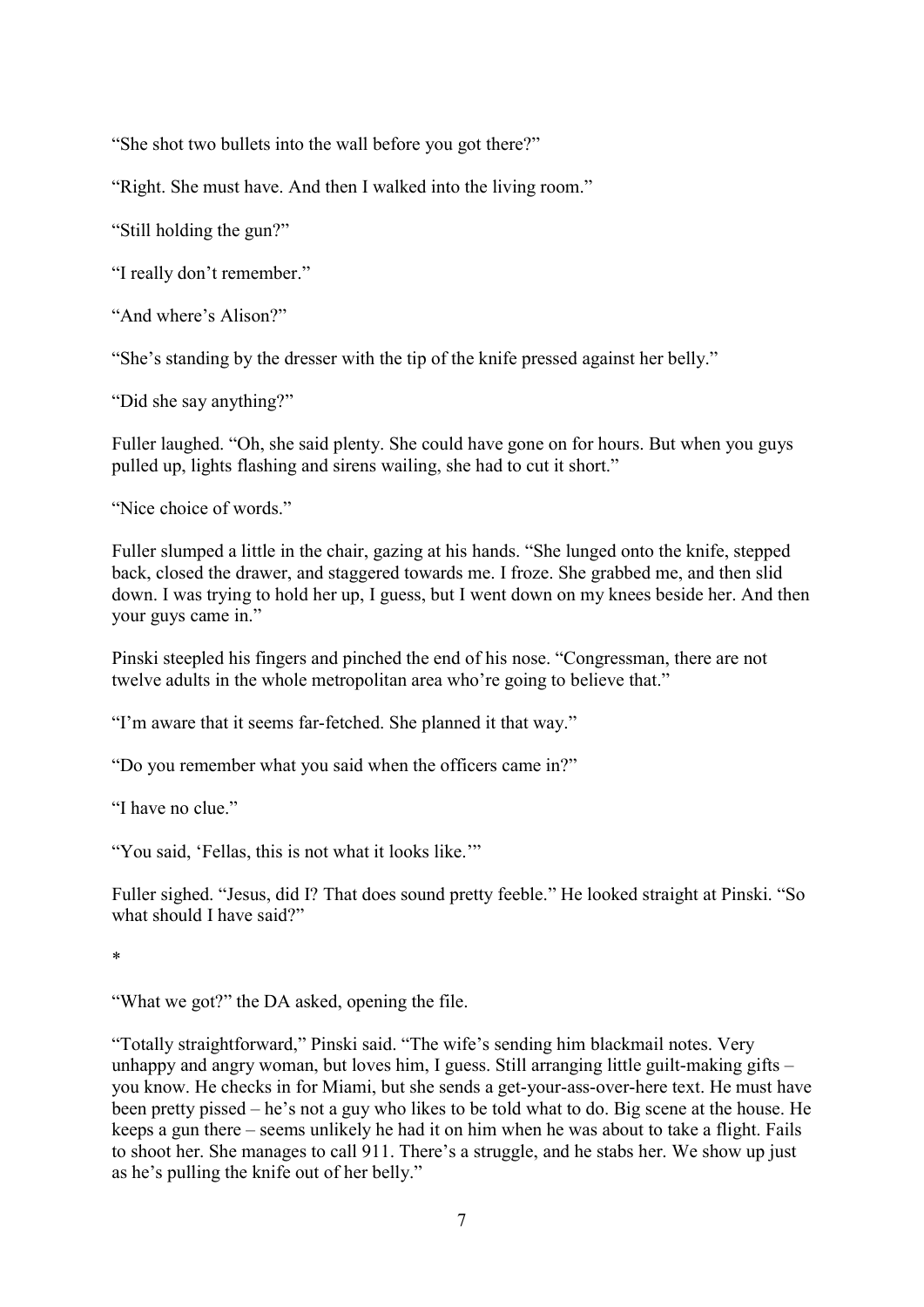"Good. So we have forensic, we have the weapon, we have motive, we have him at the scene, practically in the act of stabbing the woman. The jury could be home in time for dinner."

"Or even lunch, yeah." Pinski pursed his lips, thinking. "From a criminal justice point of view, though, our problem is that he probably didn't do it."

"What?"

"See – I don't like the gun. We found it next to the giftbox, and there were still rounds in the clip. If you're trying to shoot someone, and you miss, you don't put a still-loaded gun neatly down on the table and go find a knife in another room. It doesn't ring true."

"Maybe he was worried that repeated gunfire would raise the neighbors."

"Maybe. But they're big homes there, far apart. It's a small gun – not so loud. No one remembers hearing the two shots that were actually fired. Could be they weren't even fired that day."

"That's all you've got? Because I'd still take it to a jury."

"Right now, yeah – that's it." Pinski stood up. "Well, that and a caught-red-handed statement so intensely lame that you've got to figure it might be genuine."

The detective turned as he got to the door. "Thing is, he's completely consistent, and that usually means a guy's telling the truth. You find one lie, you got something to go on, something to start tugging at. Just one lie. So – sounds insane – but if he's not trying to fool us, then she must have been."

In the car, waiting for a gap to pull out into the traffic, Pinski realized he was likely to be late for dinner again. He glanced at the dashboard. 18:47. Except it wasn't. It was 19:47. He had never figured out how to sync the clock in and out of Daylight Saving. He reached for his cell, to call home. Then he stopped.

"Synchronized clocks," he said aloud.

He was going to be much too late for dinner. He sent Susie a text and then headed back to the precinct, to talk to Fuller again.

\*

"You said she said plenty when you were in the living room. Did she also call 911?"

"No. She must have done that before I arrived."

"Right. And we have a record of the time she made that call. Thing is, you don't know what time you got to the house."

"Not exactly. A little after four."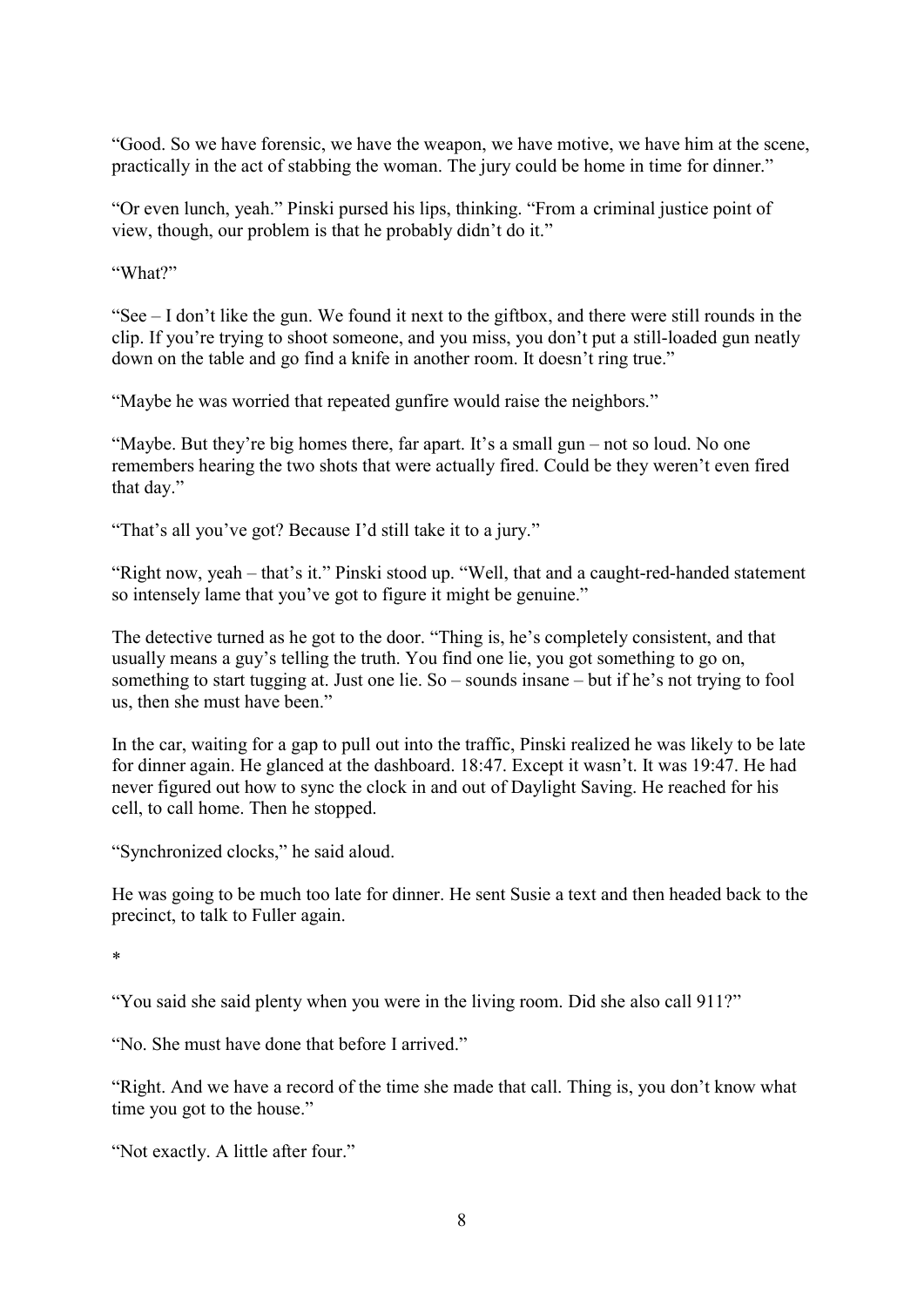"The 911 call was made at seven minutes past. If you got there at eight minutes past, you're in the clear."

Fuller nodded. "Okay. I got there at eight minutes past."

"Yeah – nice. Unfortunately, I'm not going to take your word for it. But the intercom's hooked up to the house wi-fi, so there'll be a reliable timestamp on the video from the security camera."

Fuller tipped his head back. "Oh, thank God," he murmured. Then he looked at Pinski. "I knew you'd find a hole in her craziness. I knew it. Thank you."

\*

At his desk, Pinski ran the video from the security camera. Even before he got to John Fuller arriving, he could see there was a problem.

Out of shot, there was the sound of a car pulling up. And here was Fuller walking to the door. He pressed the button. He looked up at the camera. He said, "Ali – let me the hell in. I don't have time for this shit." He pressed again, then cursed and took the key from his pocket.

And in the corner of the frame, the clock said 21:41.

Pinski rewound the film. He ran it back a day, two days, three, watching the digits count down. And, suddenly, they changed. Pinski saw Fuller and his daughter leaving the house, the girl carrying a weekend bag. The time showed as 18:22. Then there was a flicker, and the time was 00:00.

"She overrode the auto-sync," Pinski muttered. There was no way of knowing how long the camera had been turned off. The hole that might save Fuller had been closed. "Man, she was smart."

He ran the tape fast-forward to a few moments before the congressman's arrival. Cab door slams off-screen. Fuller speaks to camera. Curses. Unlocks the door. Enters, leaving the door open. No action. No action. No action. Then sirens. Cops show up.

Pinski rewound and watched it again. And again. There was nothing new to see. Not that he knew what he was looking for.

The detective checked his watch. He could still be home by eleven, just in time to apologize properly before Susie went to bed. He shut down the computer and headed for the elevator.

\*

He drove home on autopilot, running the action through his head, watching the video with his mind's eye. Something was bugging him, but he couldn't see it.

He was thirty seconds from home – about to turn the corner into his street – when a horn blared.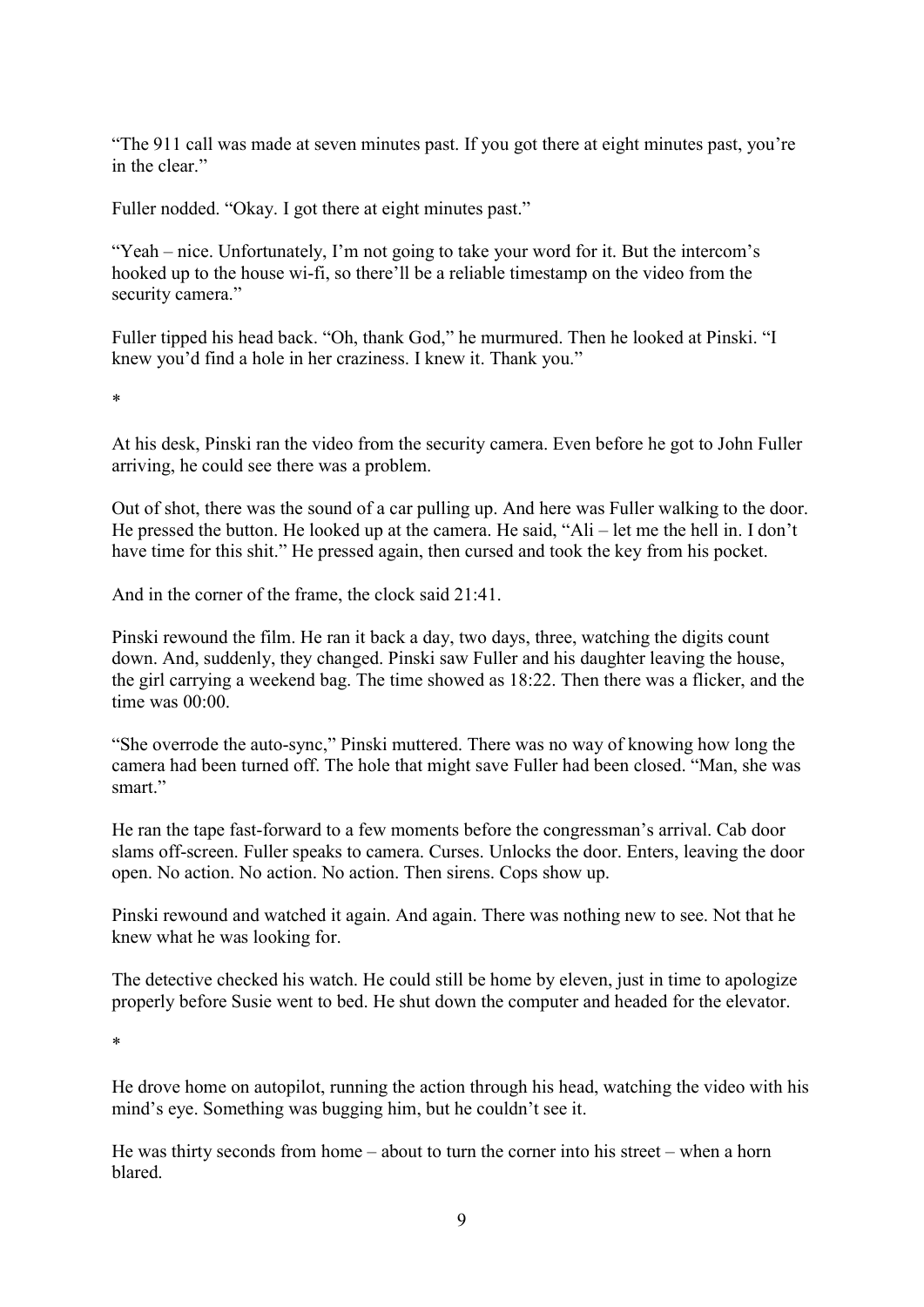"Oh, jeez! Sorry, sorry – my bad," Pinski blustered – as if the angry guy in the cab of the truck could hear him. He gave an apologetic wave. "My bad, my bad."

He let the truck pass and then he turned the corner, a bit shaken. He'd been visualizing the video – Fuller speaking to the intercom, opening the door, leaving it open, nothing happening onscreen till the cops arrive – and he hadn't seen the truck. Man, he sure heard it though. Nearly scared him to death.

…Sure heard it though.

Pinski slammed on the brakes.

"Yes," he said. "Got it, got it, got it."

He took out his phone and texted Susie. He was not going to make it home to say goodnight.

\*

The following morning, unshaven and ragged having caught a few hours' sleep on a couch in the break-out area, Detective Pinski brought a laptop into the interview room where John Fuller, looking no fresher himself, was waiting.

Pinski ran the video.

"Here you are arriving at the house. You speak to the camera – wait. There. Good quality sound. Then you unlock the door and go on in, leaving it open. Now, listen..."

Fuller leaned towards the laptop's speaker, head turned slightly. Nothing happened on screen. And then, after a few minutes, there were sirens, distant but getting closer.

Pinski raised his eyebrows.

"Police cars," Fuller said. "I don't get it."

"You didn't hear something else? Before that?"

"No. What did I miss?"

"You missed something huge. Wait." Pinski dragged the video cursor back twenty-four minutes. On screen, the front door of the house was shut. "Now listen to this part," he said, hitting Play.

Fuller leaned forward, closer, head turned, eyes still on the image of the closed front door. And he heard it.

Puk! Puk!

Fuller frowned – and then blinked. "Oh, Jesus – of course." He sat back and breathed out, chuckling with relief.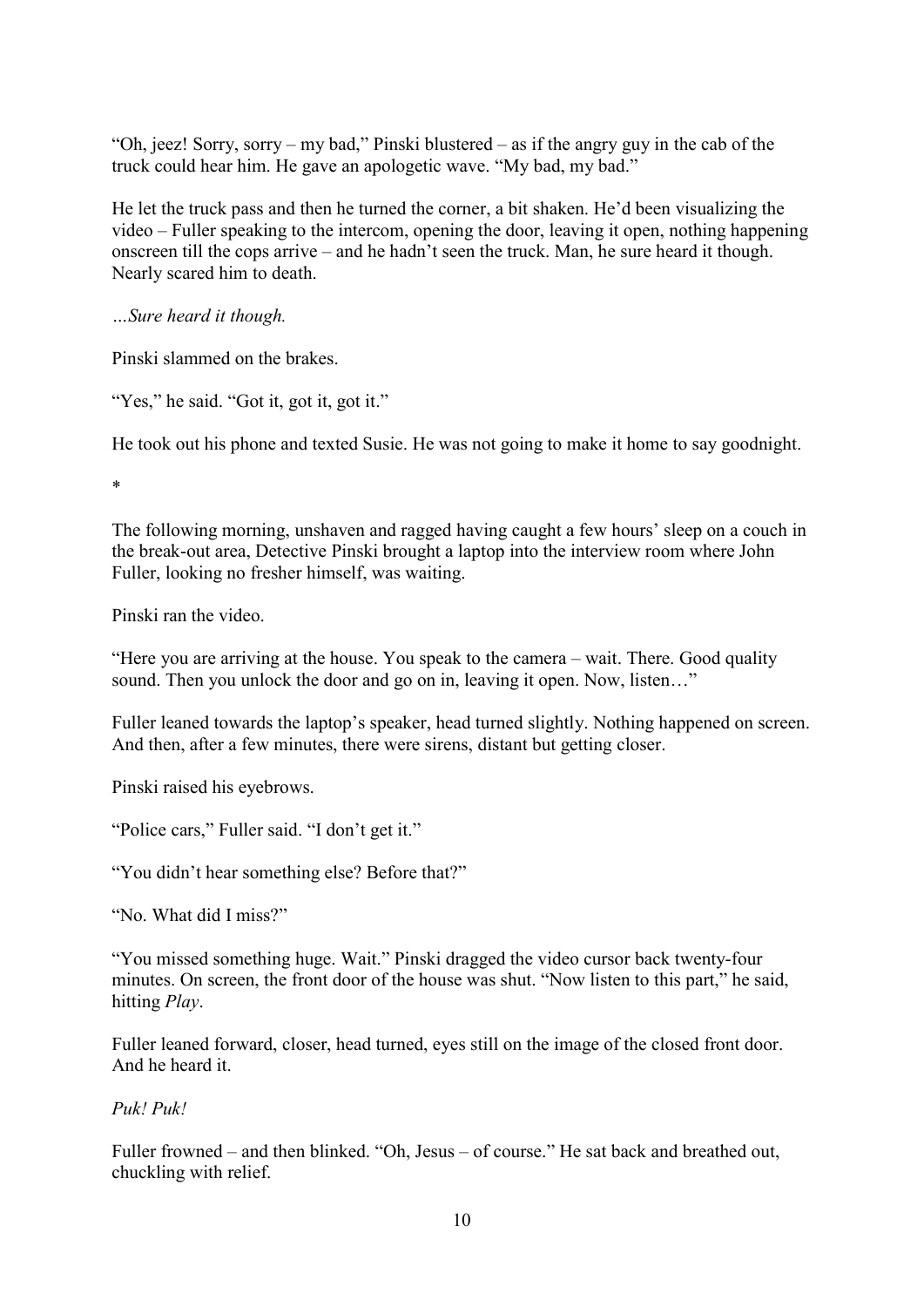Pinski nodded. "Door wide open like you left it – actually, even with the door closed – we should have heard two shots in the hall. But they weren't there. The gun was fired more than twenty minutes before you showed up." He spread his hands. "Crazy as it sounds, she really did set you up."

"Yeah – but you found the hole," Fuller said. He extended his hand across the table. "Thank you. Thank you so much. I know it would have been easy for you to take this thing for what it looked like."

Pinski took the congressman's hand and shook it. "Hey – I'm a persistent guy. But, I'll tell you, after seventeen years in this job, I'm still surprised by what people will do when they're angry, or desperate, or threatened. The lengths they'll go to. It's hard to believe sometimes."

\*

"Honey, this is crazy. And just…out of proportion. Marriages break down all the time. You have to move on."

Alison looked at him sideways, her belly against the knife. "In our bed, John! You fucked her in our bed – while Erin and I were waiting at Luigi's on my birthday. Two hours we waited, and you were fucking that whore in our bed!"

Fuller shrugged. "Maybe I wanted to use it for something other than fighting for a change."

"Oh, you bastard. They are going to crucify you, and you'll deserve it."

"Give me a break," Fuller said. "You're not going to fall on that knife. Get real."

"Oh, I'm going to do it. You don't believe I'll do it?"

"No – *you* don't believe you'll do it. That's what the gun's for."

"I'm going to do it."

"If you were going to do it – if you really believed that you could make it look like I stabbed you – you wouldn't need the whole shtick with the gun. But you know you can't do it, and without the gun, you got nothing. 'He threatened me with a knife!' 'My estranged wife is deeply disturbed. It's very sad.' On the other hand, with the smoking gun, you got a story even if you chicken out. 'He shot at me and tried to stab me.' 'Uh, no, it was her shot the gun, not me – honest." That looks like attempted murder. Which, I guess, would serve the purpose of ruining me."

"That's not…"

"I'm not saying you thought it through that clearly. But, crazy though you are, you've always been smart."

Alison bit her lip. "In all the time we were together, I don't think you ever told me I was smart."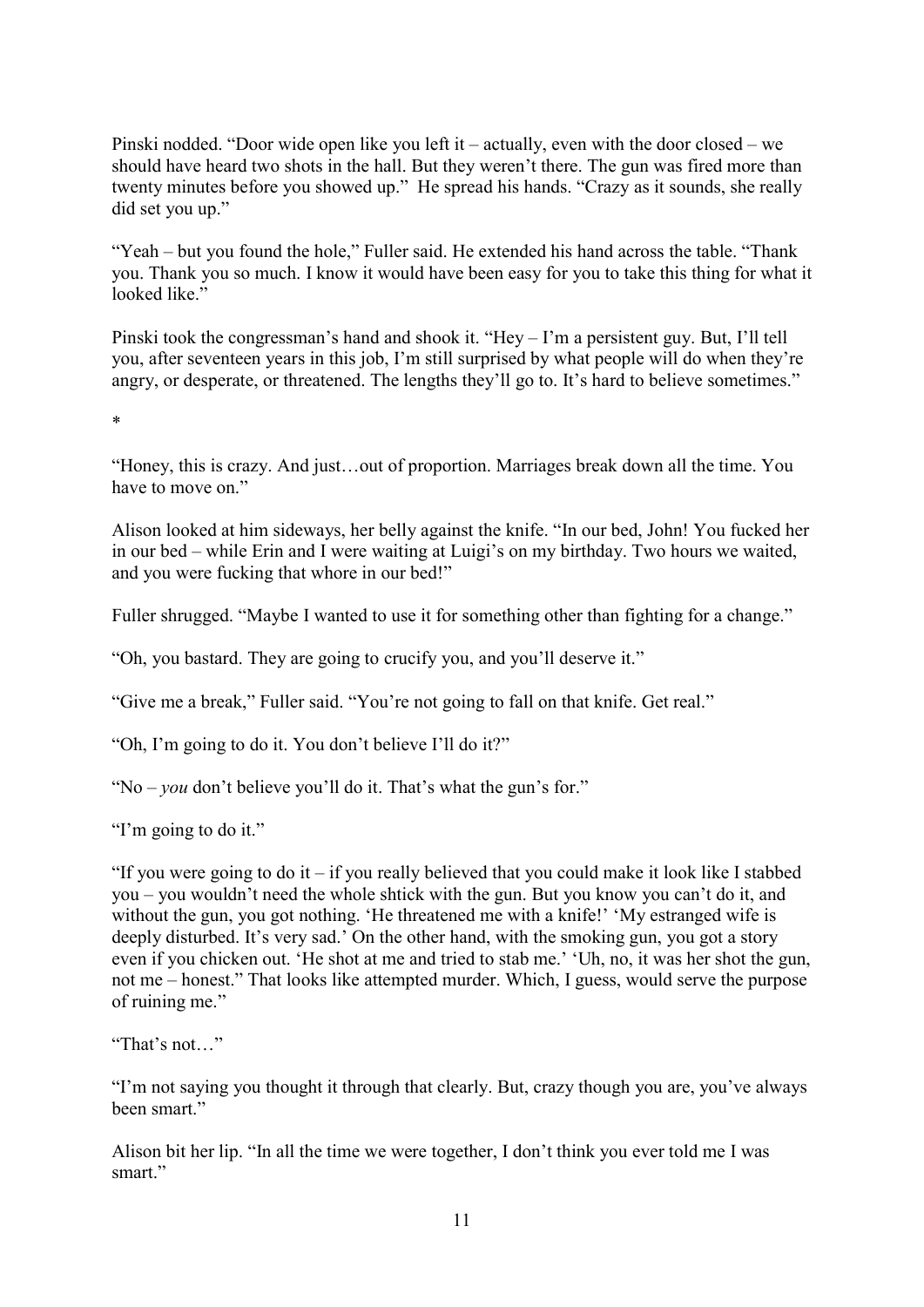"Then I should have, and I apologize. Do you mind if I get a drink?"

"That's your answer to everything, isn't it?" Alison snorted, instantly angry again. "Another drink."

Fuller opened the cocktail cabinet and took out a bottle of Glenmorangie. "And you're going to need to be smart. Smart and alive. Because, I have to tell you, this whole thing is way too elaborate, too over-engineered. There'll be a hole in it somewhere."

"No, no, you're going to pay!"

Fuller took a glass and poured a generous measure. "Real-life cops are not the gullible dullards that your crime library paints them. They're going to find a hole, and if you're not around to use your smarts to plug it, I'm going to stroll through it into the sunshine. As indeed I should, what with being innocent and all."

Alison took a pace away from the dresser, jabbing a finger at Fuller as he leaned against the cocktail cabinet. "You're going to be humiliated. I'll make sure of that. I want to see you brought down."

"Exactly my point. And that's much more likely if you're not dead." Fuller knocked back the shot and turned to pour another. "What's the rap for attempted murder? Fifteen to twenty?"

"I sure hope so," Alison said. "That's plenty."

"And murder – what, twenty-five to life? I'm fifty-six years old. What difference does it make?"

Alison laughed. "None! You're finished either way, you bastard! Ha!" In the distance, sirens wailed. Alison stormed across the room, jabbing the finger again. "You hear that? I got you! Admit it! I got you! This is all your fault, and you're going to pay."

He swallowed the drink, and handed her the glass, which she took from him simply through twenty years' habit. As she turned to put it on a coaster on the coffee table, he strolled past her to the dresser.

"You have a point," he said. He opened the drawer and took out the knife. "Fifteen, twenty, twenty-five. It doesn't matter what I go down for, really, does it? And that's assuming I go down at all." He turned to face her, as the sirens got louder and cars screeched to a halt outside.

Her face fell. "John…" she murmured, backing away. "John, no."

"My faith in the intelligent detectives of our city may be misplaced. But that's a risk I'm ready to take." He stepped towards her. "It's in my nature."

\*

It had been a crazy-busy couple of months, and Detective Pinski knew he'd been neglecting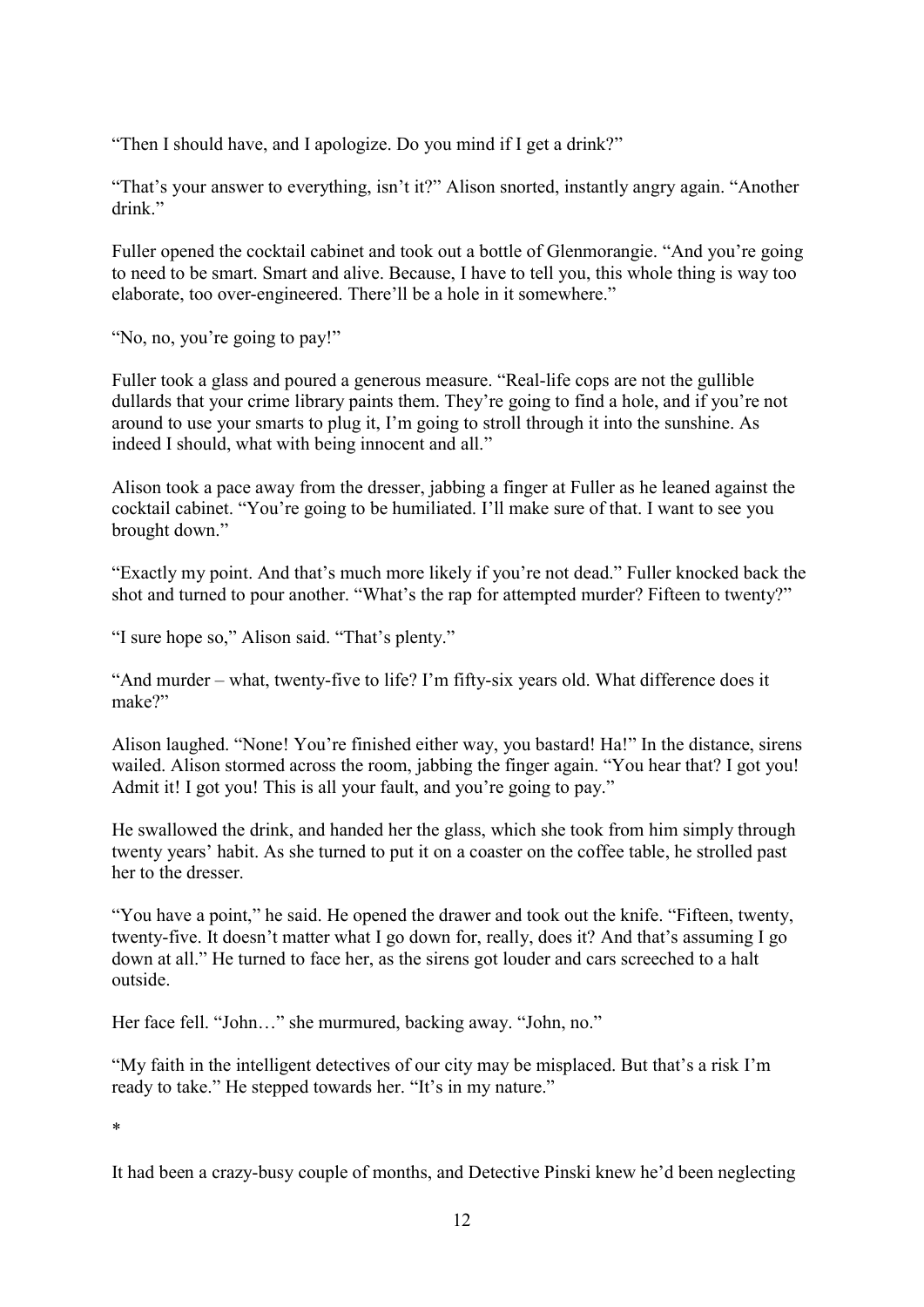Susie. Too many late nights. Too many skipped events and cancelled plans. He cashed in some vacation days and arranged a long weekend in the Keys. Susie loved the Keys.

Check-in was smooth, but the line for security was tiresome. By the time they got airside, they needed a drink.

"I'm going to the powder room," Susie said, as Pinski took a seat at the bar. "Vodka tonic, please."

"And for you, sir?" the bartender asked.

"I'll get a Glenmorangie, thank you," Pinski said, scooping up some nuts from the bowl.

"I'm afraid we don't have that. Can I recommend an alternative?"

"You're out of Glenmorangie?"

"No, sir, we don't carry that brand at all. I'm sorry."

"Oh, okay. But they have it at the bar outside – in Departures – right?"

"No, sir. None of our bars carry that brand."

"They don't?"

Pinski palmed some more cashews. He gazed at his own reflection in the mirror above the row of liquor bottles.

"I'll get the lady's drink while you decide."

"Sure. Let me think."

He watched the bartender mix the drink, and as it was placed in front of him he heard clicking footsteps that he knew were Susie's. She slid up on to the stool next to his.

"Well, this is nice."

"Yeah."

"I hope the kids are well-behaved with your mom."

"Sure."

"Hello? I'm over here?"

Still staring at the shelves of liquor, Pinski rattled the cashews in his fist, like dice.

"One lie," he muttered.

"I'm sorry?"